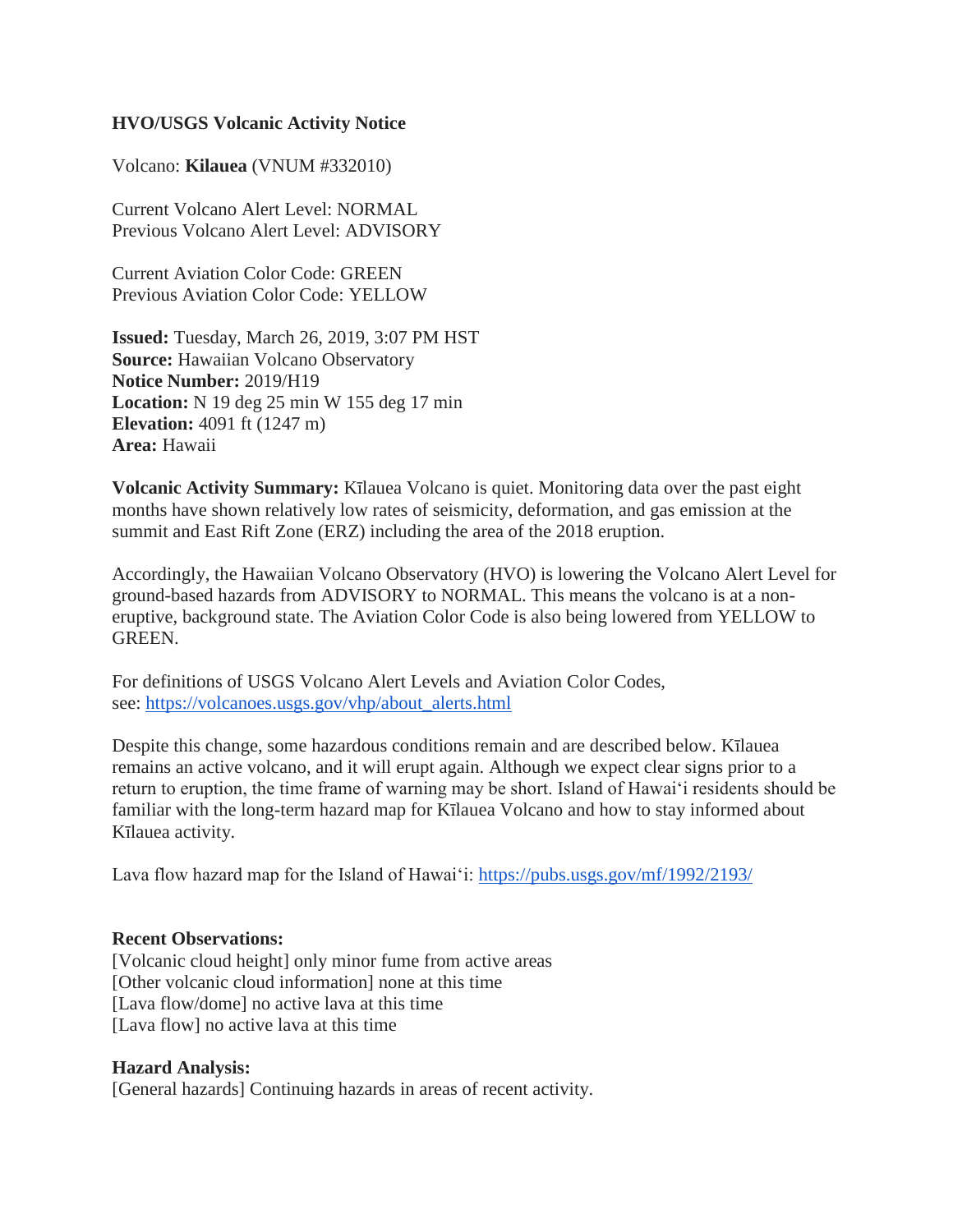[Ash cloud] not a concern at this time [Ashfall] not a concern at this time [Lava flow/dome] no active lava at this time [Mud flow] NA [Other hazards] low levels of degassing, hot, steaming ground cracks, rugged unstable new lava surfaces [Volcanic gas] SO2 emission rate less than 100 tonnes per day for the entire volcano [Lava flow] no active lava at this time

## **Remarks: Current state of the volcano**

Kīlauea Volcano has maintained a low level of non-eruptive unrest since the end of the lower East Rift Zone eruption and summit collapse in early September 2018. The past nearly 8 months without active lava at the surface of the volcano marks the longest time interval without eruption since the 17-month period between November 1979 and April 1982.

The total combined sulfur dioxide (SO2) emission rate from the summit, Pu'u ' $\bar{O}$ ' $\bar{O}$ , and lower East Rift Zone fissure vents is currently less than 100 tonnes per day, well below pre-2018 levels.

Seismicity remains relatively low and steady across the volcano. Although weekly earthquake counts are elevated above pre-2018 eruption levels, they do not reflect shallowing of magma that typically occurs prior to eruption outbreaks. Most of these earthquakes are aftershocks of the May 4, 2018, magnitude-6.9 Kalapana earthquake, and they will continue at declining rates. Earthquakes such as the March 13, 2019, magnitude-5.5 south flank event reflect ongoing south flank instability and are not a sign of renewed eruption potential.

Ground deformation continues, but at rates below those during the period of major eruptive activity in 2018. Deformation rates on the East Rift Zone and at Kīlauea's summit are still higher than they were prior to April 2018, but have been slowly decreasing. The middle East Rift Zone between Pu'u ' $\bar{O}$ ' $\bar{O}$  and Highway 130 continues to show ground motion that likely reflects slow refilling of the deep rift zone. Deformation rates may remain high, as magma entering Kīlauea's system is stored, rather than erupted. Motion on Kīlauea's south flank is higher than before May's magnitude-6.9 earthquake. This motion is consistent with increased sliding on Kīlauea's décollement fault in a process called "afterslip," which is expected following a large earthquake.

# **What is next at Kīlauea Volcano?**

Since the early 1800s, when written records of Hawaiian volcanoes began, Kīlauea has had infrequent periods during which no lava erupted. The longest known eruptive pause was in 1935- 1952, ending with eruption in the caldera.

Neither this 17-year pause, nor any other shorter pause, followed partial collapse of the caldera such as the collapse that occurred in the summer of 2018.

After partial caldera collapses in 1840 and 1868, lava returned to the caldera within days to a few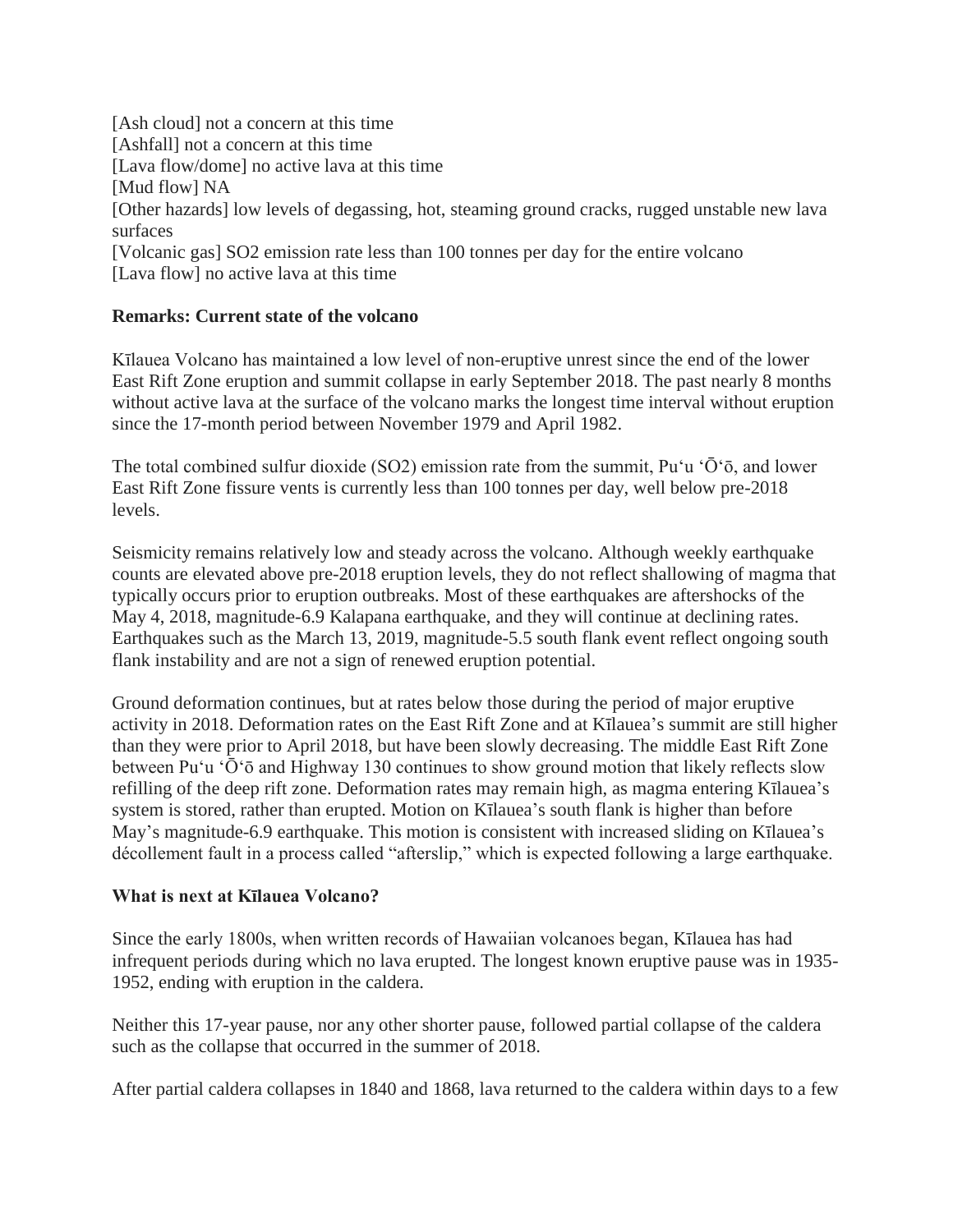weeks. The length of the current pause already exceeds those earlier post-collapse pauses.

Following partial caldera collapses, the first eruption outside the caldera took place on the East Rift Zone 17 years after the 1823 collapse, on the Southwest Rift Zone 28 years after the 1840 collapse, and on the Southwest Rift Zone 52 years after the 1868 collapse.

On the basis of these observations, we think it most likely that the next eruption of Kīlauea will take place in the caldera within a few years, and that the next eruption on one of the volcano's rift zones will be in a decade or longer. This prognosis assumes a return to Kīlauea's general style of behavior for the past 200 years.

There remains the possibility that Kīlauea's behavior may return to the dominantly explosive 300 years preceding the early 1800s. Monitoring and ongoing analysis by HVO may be able to determine in advance which style of behavior will eventually prevail, but it is currently too early to tell.

Importantly, current monitoring data do not suggest a return to eruptive activity or summit collapse in the coming months. However, Kīlauea is one of the most active volcanoes in the world, and additional eruptions will occur. Residents should remain informed of the volcano's status, learn about long-term hazards, and understand how alerts and warnings of volcanic activity are distributed.

To receive updates on Kīlauea or other Hawaiian volcanoes, sign up here: <https://volcanoes.usgs.gov/vns2/>

For more information please see the HVO web site: [https://volcanoes.usgs.gov/volcanoes/kilauea/geo\\_hist\\_summary.html](https://volcanoes.usgs.gov/volcanoes/kilauea/geo_hist_summary.html)

# **Continuing Hazards**

Despite diminished activity on Kīlauea, hazardous conditions remain in the East Rift Zone and at the summit of the volcano.

The lower East Rift Zone and Pu'u ' $\bar{O}$ ' $\bar{O}$  lava flow fields include large areas of still-warm, rugged, extremely sharp, and unstable lava surfaces that are subject to collapse. During heavy rain, white-out conditions (from steam produced by rainwater interacting with hot rock) could develop on the lava flows leading to dangerous conditions. Recent collapses of the new shoreline are not known to have occurred, but could happen should the new lava sea cliffs become unstable.

SO2 gas emissions have greatly decreased from lower East Rift Zone vents to a level below instrumental detection on area roadways. However, locally higher concentrations of SO2 or H2S (hydrogen sulfide) may persist and residents in downwind areas may, from time to time, notice odors of these gases.

Steaming ground cracks are especially common just west of Highway 130. HVO continues to